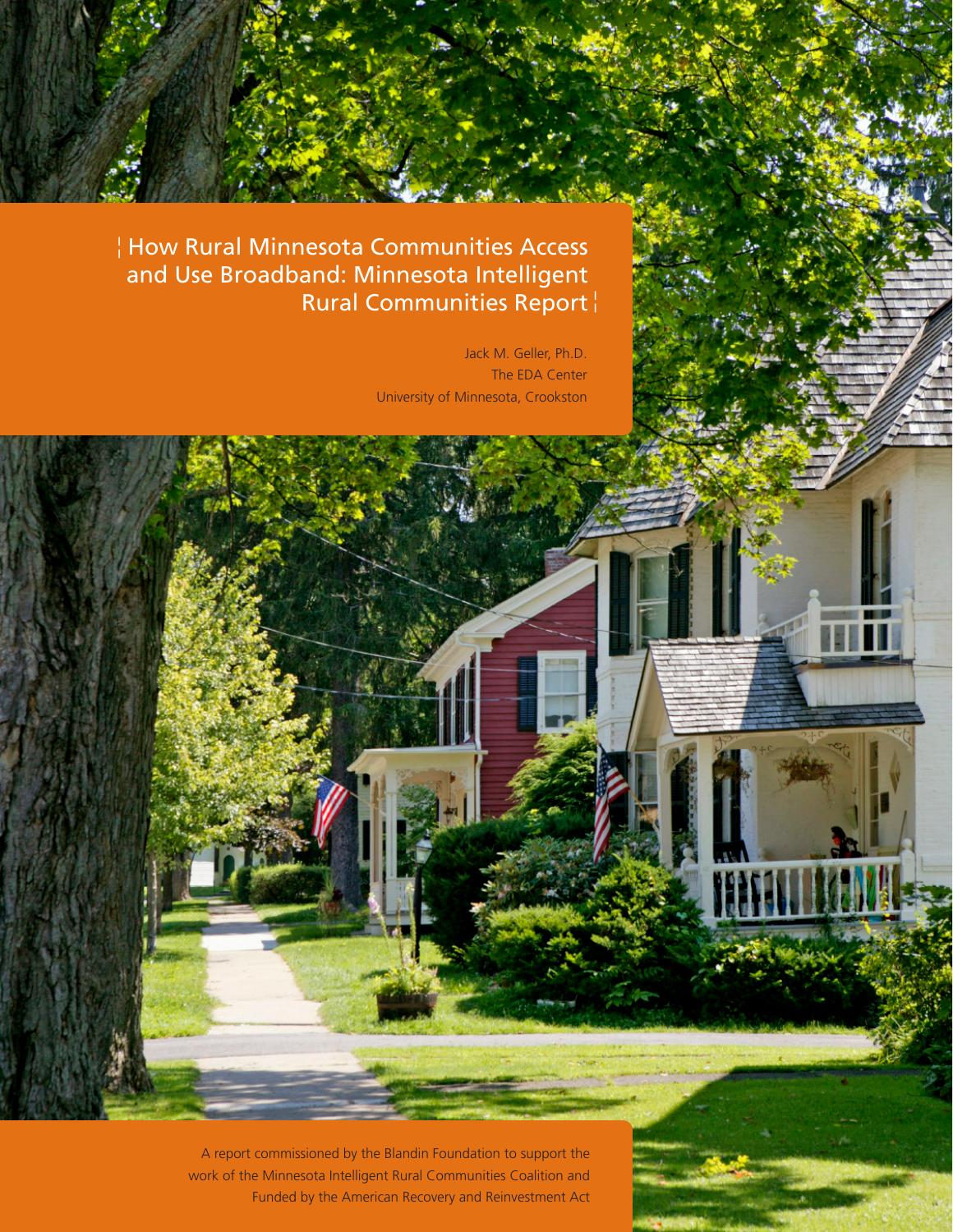# Table of Contents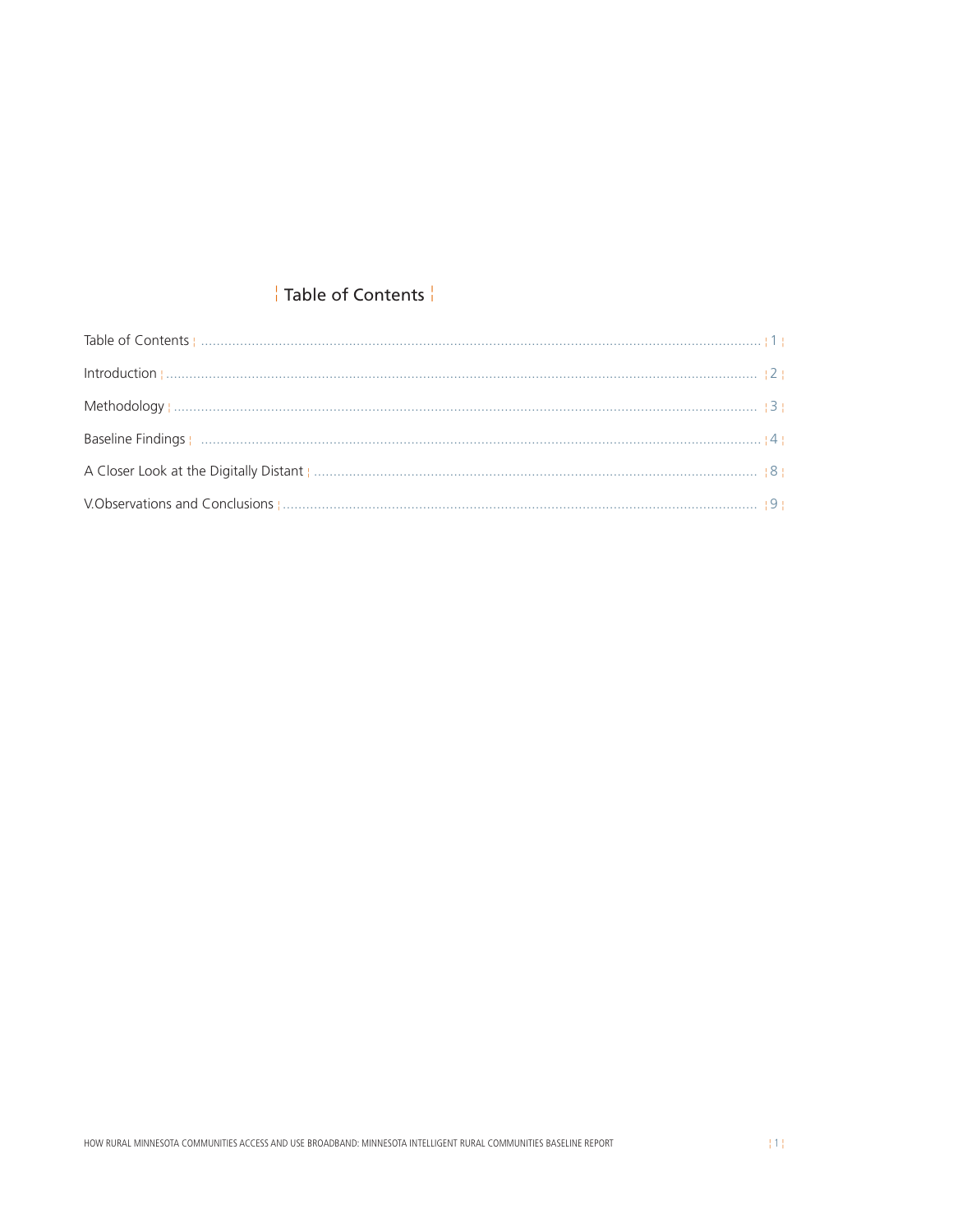# <mark>↓ Introduction ↓</mark>

<span id="page-2-0"></span>Looking back several years from now, it may turn out that 2010 will be noted as a turning point for broadband deployment, adoption and utilization throughout rural Minnesota. Due to the passage of the federal American Recovery and Reinvestment Act (ARRA), more than \$7 billion dollars were appropriated nationwide to support the deployment, access and adoption of broadband technology; much of it targeted toward rural America. It is a level of technology investment that can best be described as unprecedented; and to date here in Minnesota, municipalities, counties, nonprofit organizations and state agencies have been working together with local and regional broadband providers to secure more than \$400 million of these funds.

While a majority of these investments are targeted for the deployment of last mile and middle mile fiber infrastructure, several of the funded projects are oriented toward increasing the access, use and adoption of broadband technology. One such project administered by Blandin Foundation is titled Minnesota Intelligent Rural Communities (MIRC). MIRC is \$6.3 million project comprised of more than 19 statewide partners and 11 demonstration communities throughout rural Minnesota. Over the next 30 months the goal of the project is to help create technologically and economicallyvital rural communities, competing and thriving in the broadband economy, with sustainable broadband adoption, job growth, and wealth creation.

The strategies to achieve this goal will draw on Intelligent Community Indicators and an array of broadband demand development approaches including education, training, technical assistance and barrier removal. Targeted populations are rural Minnesota residents who are unemployed and seeking employment, small main street businesses that have not yet adopted modern Internet-based technologies, county governments working together to implement technology plans, as well as 11 "demonstration communities" where local leadership has recognized broadband as a critical infrastructure in the global economy.

Specifically, the MIRC project will:

- Enhance public access at state workforce centers with increased access to training and new online learning ...................... ¦ opportunities
- .......................... | Generate a sustainable community response for helping businesses use the Internet more effectively.
- Deliver e-entrepreneurship / training and technical support to small businesses in critical industries for rural ...................... ¦ Minnesota
- Support community broadband initiatives in community technology planning; reducing the 'digital divide'; ...................... ¦ and creating a 'culture of use'
- Support communities and critical institutions in the promotion and implementation of high-value broadband ...................... ¦ applications in health care, education, government and business

As part of the overall reporting and evaluation strategy, MIRC partners collaborated with the EDA Center at the University of Minnesota, Crookston to conduct the project's evaluation over its lifespan. Given that a central goal of MIRC is to increase the adoption of broadband technology throughout rural Minnesota, a key measure in its evaluation is the observed growth in broadband subscriptions throughout rural Minnesota. To accomplish that goal we conducted this baseline study of broadband adoption both statewide, as well as in the 11 demonstration communities identified in the project. This will be the baseline from which broadband growth is observed.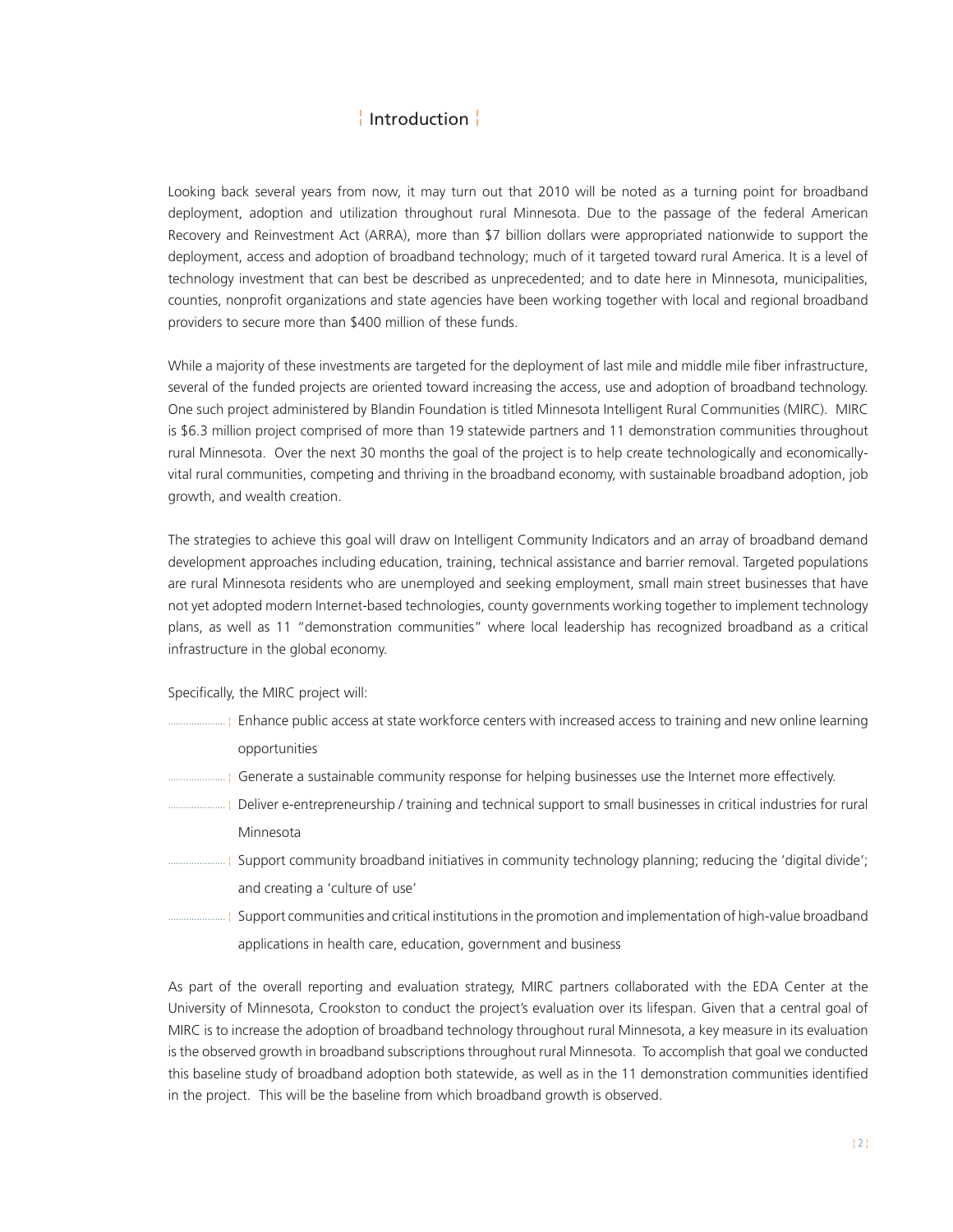### ¦ Methodology ¦

<span id="page-3-0"></span>Data for the statewide study was conducted through telephone interviews among 911 households across rural Minnesota. The sample was stratified based upon degree of rurality, categorizing rural counties as being (1) adjacent to a metro county; (2) non-adjacent; or (3) remote rural. The data were collected by the St. Peter-based Center for Rural Policy & Development from May through July 2010. The statistical margin of error is + 4 percent. And lastly, given the recent interest in understanding the impact of excluding "cell phone only" users from telephone polling, it is noteworthy to mention that all calls made as a part of this survey were made to landline telephone numbers (more about this later).

Data for the demonstration communities were also gathered through telephone interviewing, with each demonstration community being treated as a separate sample with an "N" of at least 300. As noted on the map below, some of these communities are actual municipalities (e.g., Windom, Winona, Worthington and Thief River Falls), while others are entire counties. Also counted as a "demonstration community" are other geographies such as the 5-county Upper Minnesota Valley Regional Development Commission Service area in the west central region, or the Leech Lake

Band of Ojibwe Reservation in North Central Minnesota. Due to the lack of uniformity in population or geography among the demonstration areas, the sample sizes varied somewhat with an average margin of error of 5.6 percent. The data were collected by the Center for Small Towns at the University of Minnesota, Morris from May 2010 through July 2010; and similar to the statewide survey, cell phone only users were excluded from these efforts as well.

The data were analyzed using standard, off-the-shelf statistical software; and due to the strong correlation between age and technology adoption, the data was age-adjusted to reflect the population composition of rural Minnesota as defined by the United States Bureau of the Census.



MAP OF THE MIRC DEMONSTRATION COMMUNITIES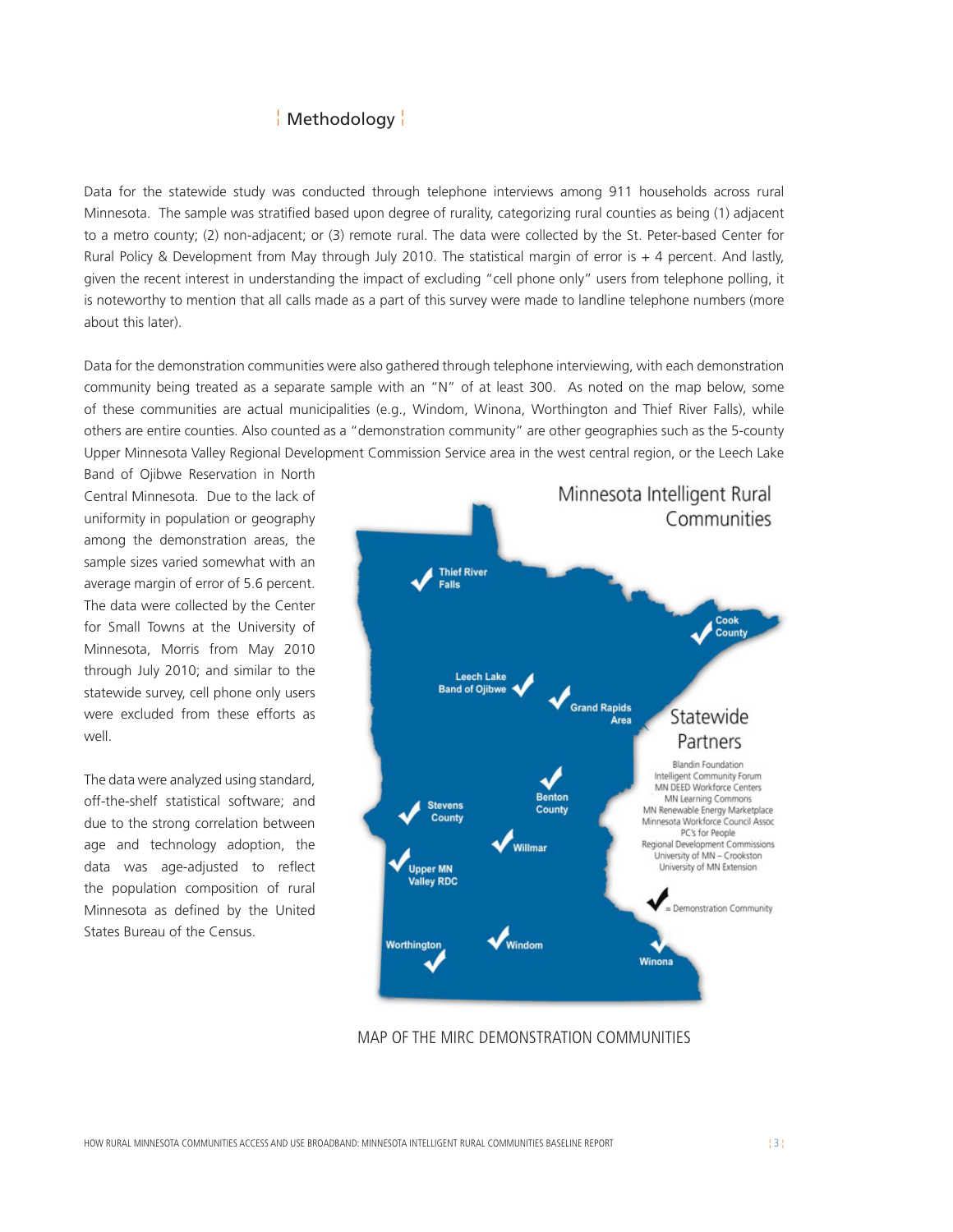# Baseline Findings ¦ ¦

<span id="page-4-0"></span>The three key parameters measured to establish a broadband baseline across rural Minnesota are: (1) Home ownership of a working computer; (2) Internet connectivity in the household; and (3) Purchase of a broadband subscription. Fortunately, these three key measures have been regularly assessed since 2001 by the Center for Rural Policy and Development. Accordingly, the 2010 data collected helps not only establish a baseline for the MIRC project, but also helps us understand the important statewide trends for these key measures across all of rural Minnesota.

The chart below provides the estimated rates for computer ownership, Internet connectivity and broadband adoption from 2001-2010. As one can see, the blue line, which represents the adoption of computers in the home, shows virtually no substantive growth since 2007; suggesting a plateau in the adoption curve, leaving approximately one in four rural households without a working computer. This is a significant problem, as the home computer is still the primary appliance by which rural residents connect to the Internet.

The second red line represents the adoption curve for Internet connectivity in rural Minnesota households. Not surprisingly, it nicely parallels the adoption curve for computer ownership. However, if one looks close they can see that in 2001 76 percent of home computers were connected to the Internet, but now in 2010, 95 percent of all home computers are connected to the Internet. Clearly, while there are a wide variety of reasons why rural residents purchase a home computer, in 2010 connecting to the Internet is undoubtedly one of them.



The third green line represents the adoption curve for broadband adoption, and here you can see the dramatic growth trend since 2001. Today, 64 percent of all rural households have a broadband connection while 6 percent still maintain a dial-up Internet connection. Ironically in 2001 only 6 percent of rural households had a broadband connection and now a decade later that same percent are still maintaining a dial-up connection.

As in all parts of the U.S. there are a variety of reasons for this dramatic growth in broadband; however one of the primary reasons lies with the deployment patterns among rural cable and telephone providers. Unlike other parts of the country that are disproportionately dependent upon large national cable and telephone carriers, Minnesota has a multitude of smaller private, public and cooperative providers. Further, many of these smaller "home grown" companies actually deployed broadband technology to their rural customers before some of the larger national carriers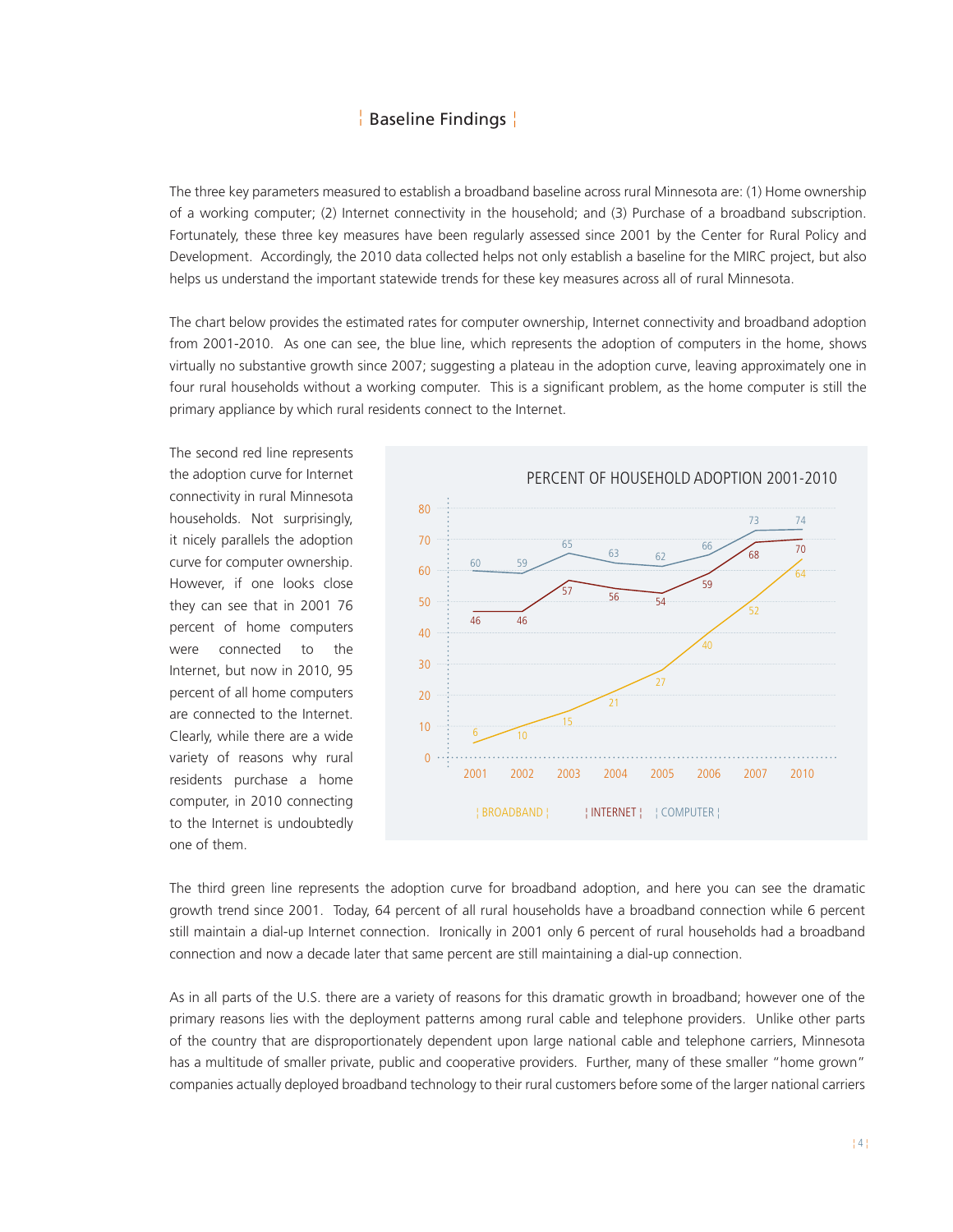deployed similar technology to more populated suburban and exurban areas. Other reasons for the strong adoption rate includes the price competitiveness of the product as providers rushed to bundle their broadband services with video and voice products; the movement by commercial and governmental concerns to push more services online; and the strong advocacy and policy positions on broadband by local, regional and state groups and foundations.

However, it also must be cautioned that due to the stagnant growth of home computers throughout rural Minnesota, it is clear that we will soon see a dramatic slowing of broadband growth as we reach full adoption among all those residents that maintain a home computer. Unfortunately, this may still leave one in four rural households completely "offline."

#### **The Demonstration Communities**

The table below compares the baseline rates for the 11 MIRC communities to the statewide rates noted above.

| <b>COMMUNITY</b> !        | <b>COMPUTER</b> | <mark>!</mark> INTERNET | <b>BROADBAND</b> | ! DIAL-UP |
|---------------------------|-----------------|-------------------------|------------------|-----------|
|                           | OWNERSHIP!      | CONNECTIVITY !          | ADOPTION !       | ADOPTION  |
| <b>Benton County</b>      | 74.2%           | 70.6%                   | 66.3%            | 4.3%      |
| <b>Cook County</b>        | 83.3%           | 74.8%                   | 50.2%            | 24.6%     |
| <b>Itasca County</b>      | 72.9%           | 68.2%                   | 63.3%            | 4.9%      |
| Kandiyohi County          | 74.0%           | 66.5%                   | 64.0%            | 2.5%      |
| Leech Lake Band           | 66.9%           | 57.4%                   | 48.8%            | 8.6%      |
| <b>Stevens County</b>     | 73.9%           | 68.1%                   | 64.4%            | 3.7%      |
| Thief River Falls         | 71.1%           | 67.0%                   | 59.4%            | 7.6%      |
| <b>Windom</b>             | 69.8%           | 66.4%                   | 62.7%            | 3.7%      |
| Winona                    | 80.2%           | 76.0%                   | 69.2%            | 6.8%      |
| Worthington               | 61.3%           | 56.0%                   | 53.9%            | 2.1%      |
| <b>Upper MN Valley</b>    | 67.5%           | 60.2%                   | 57.6%            | 2.6%      |
|                           |                 |                         |                  |           |
| <b>Rural MN Statewide</b> | 74.3%           | 70%                     | 64%              | 6%        |

#### ADOPTION PATTERNS IN MIRC DEMONSTRATION COMMUNITIES

As one can see, the adoption patterns in the demonstration communities track closely to the statewide averages for rural Minnesota; however, there clearly are some deviations that are noteworthy. First, it appears that the areas in southwest Minnesota (Windom, Worthington & Upper MN Valley) have somewhat lower adoption rates than other areas of rural Minnesota. Second, the remarkably high percentage of dial-up connections in Cook County suggests that this is a region with unique broadband access problems. And finally, it should be noted that the community of Winona, being a somewhat larger community with multiple universities, likely has a profile more similar to a metro community than a rural community.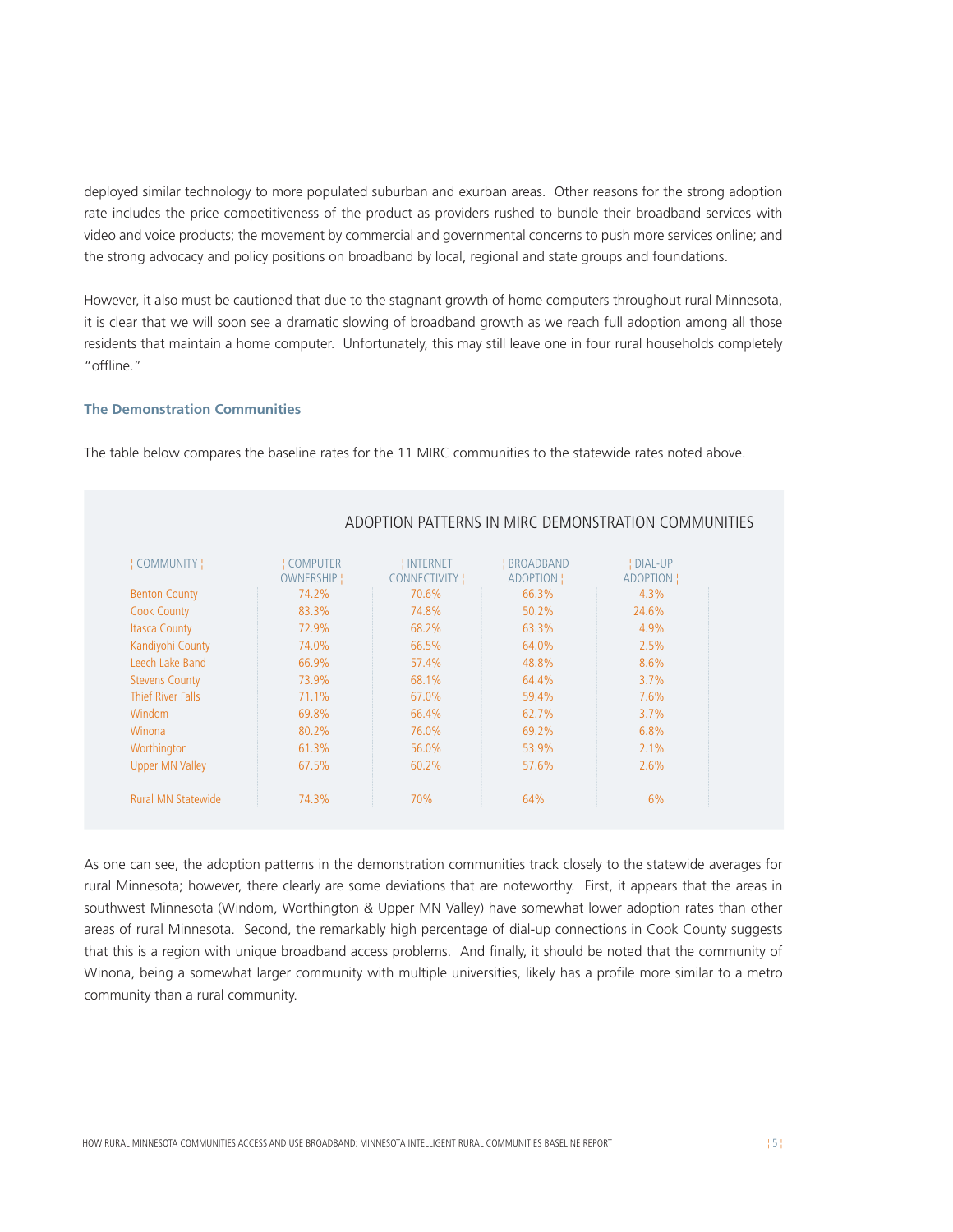#### <span id="page-6-0"></span>INTERNET CONNECTION TYPE



The graph on the left documents how rural Minnesota residents who are online actually connect to the Internet. Here we see that DSL technology maintains a greater market share over cable modem connections in rural areas. This may likely be due to the geographic reach of DSL into the rural countryside, whereas cable connections typically end at or near the municipal boundaries. Further, notice that 8.7% of those households

online still maintain a dial-up connection, and 13.6 percent report connecting through a fixed wireless, satellite, or some other technology.

Dial-up users were also specifically asked why they have yet to switch to a broadband connection. And as you can see from the graph on the right the overwhelming response was that broadband is still too expensive (61%). Slightly over 20 percent reported that broadband was simply

Too expensive ¦ 60% ¦ Use BB elsewhere ¦ 3.5% ¦ Little use ¦ 15.10% ¦ Not available ¦ 20.5% ¦

#### WHY DIAL-UP USERS HAVE NOT SWITCHED



not available where they lived, while 15 percent reported that they simply did not connect to the Internet often enough to justify the added expense of a broadband connection. Also interesting is that only 3.5 percent of current dial-up users reported the reason why they have not purchased a home broadband connection is due to their use of a broadband connection elsewhere, such as at work, at the public library, or at a friend's or relative's house. Such a low percentage suggests that these dial-up users are not accommodating broadband into other facets of their life and are not likely to switch without an external environmental change, e.g., a significant price reduction or a broadband deployment into regions that are currently unserved. Previous research by the Center for Rural Policy and Development and the Pew Center for the Internet and American Life has consistently documented strong correlations between the demographic and socio-economic variables of Age and Income with technology adoption. Specifically, these past studies have identified that elderly residents, along with those who are of lower-incomes are significantly less likely to adopt and utilize digital technologies than younger or more affluent cohorts.

The following graphs examine the relationship between Age and Income in this regard.

As one can see on the chart on top of the next page, the relationship between Age and technology adoption is both obvious and inverse (i.e., higher levels of age lead to lower levels of adoption). Similar to what was observed in past studies, here we see that the adoption rate for those who report their age to be 65 or older tend to adopt these technologies at a rate that is barely one-half of the rate reported by all other age cohorts, with the exception of those 56-64 years of age. While past studies have also suggested that such correlations are also found in more metropolitan regions, the reality is that in many rural Minnesota communities, elderly residents comprise a disproportionately high percentage of the population. This of course, leads to creating a drag on rural Minnesota adoption rates and creates a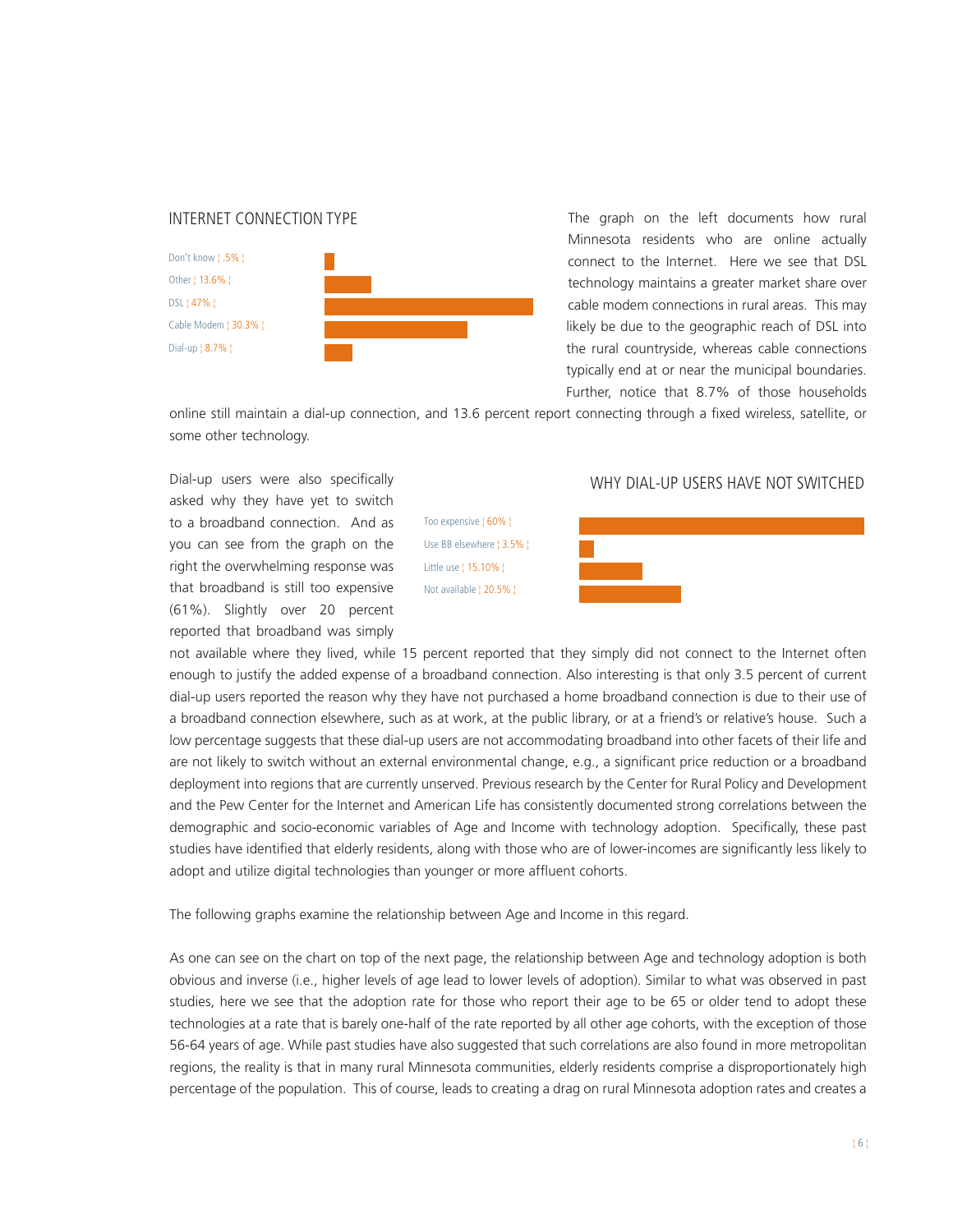significant barrier to further gains in adoption.

On the other hand the chart at the bottom examines the strong positive correlation between Income and Adoption, where we see that higher levels of income lead to higher levels of technology adoption. Specifically, we see those respondents who reported a household income of at least \$50,000 were twice as likely to report having a computer in their home, or having it connected to the Internet than those reporting incomes of \$25,000 or less.

Such a strong relationship is further confirmed when we conducted a review of all respondents who reported that they did not maintain a working computer in their home. First we found that almost half of such respondents (46.4%) report having an income of less than \$25,000; and 72 percent report having a household income of under \$40,000. But second is the strong correlation between age and Income among rural Minnesotans, where 64.2 percent of respondents who report having a household income of less than \$25,000 are also age 65 or older. This "double whammy" of older age and lower income creates a barrier to technology adoption that may not easily be overcome.





HOW RURAL MINNESOTA COMMUNITIES ACCESS AND USE BROADBAND: MINNESOTA INTELLIGENT RURAL COMMUNITIES BASELINE REPORT ¦ 7 ¦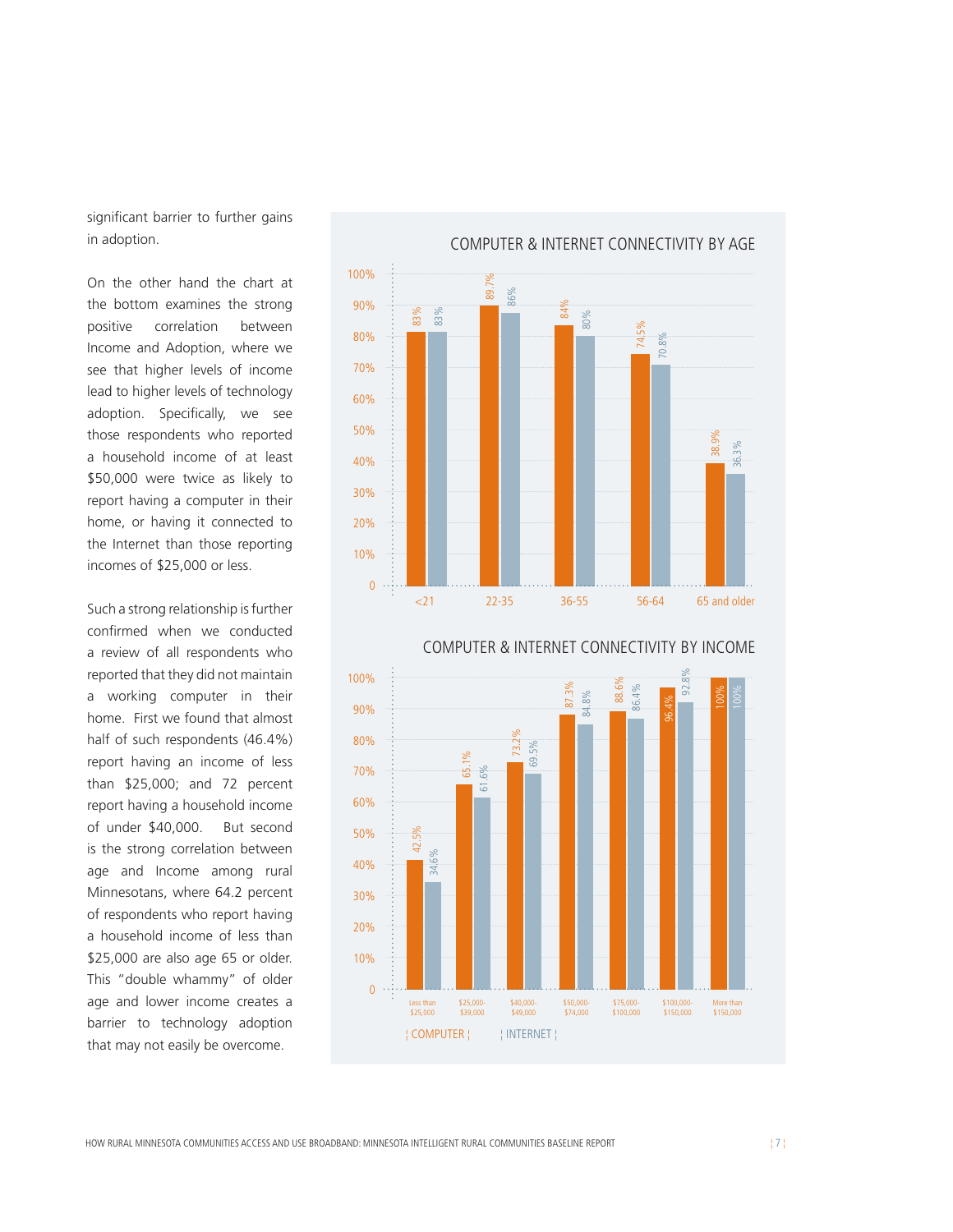### ¦ A Closer Look at the Digitally Distant ¦

As noted earlier, the primary goal of MIRC is to increase the adoption and utilization of broadband technology throughout rural Minnesota. And while the current adoption rates are impressive compared to rural areas in other states, it is clear that the growth is slowing as broadband adoption inches closer to the rate of overall computer adoption. Accordingly, the ability to significantly increase broadband growth will lie in the ability to reach those rural residents who are currently the most digitally distant.

Everett Rogers, in his 1962 book titled Diffusion of Innovations called those who were the last and most difficult holdouts to adopt a new technology "Laggards." The term is certainly not meant to be derogatory, but rather reflective of those who often choose to never adopt the technology, or would only adopt it with significant assistance or structural change. Rogers suggests that "the point of reference for the laggard is the past." Accordingly, "the resistance to innovations on the part of the laggard may be entirely rational from the laggards' point of view as their resources are limited and so they must be relatively certain that a new idea will not fail before they can afford to adopt it." With that in mind, this brief section examines the characteristics of those respondents who are the most digitally distant.

As discussed earlier, the primary reason why these respondents reported that they did not have a computer in their home was simply that they did not need one (43.4%). Approximately 10 percent elaborated, saying that they did not know how to use a computer; 8 percent reported that computers were too expensive; 22 percent reported that they were too old for a computer; and 7 percent noted that they had access to a computer elsewhere. Of that group 4.8 percent noted that they had used a computer before at the library. But with the exception of this very small latter group, this appears to be a population of non-adopters.

An interesting discussion has more recently emerged among those who study technology adoption around the idea that access to the Internet is becoming less and less dependent upon the computer. Specifically, some have suggested that similar to trends in Asia and Europe, new cellular "smartphones" are becoming a common way to digitally connect without the use of a bulky computer. Accordingly, this digitally distant group was asked if they owned a cell phone; and surprisingly, 55.3 percent of these non-adopters reported that indeed they did.

This discovery led to a variety of other questions regarding the use of their cellular device. Specifically, it was found that only 6.4 percent of non-adopters ever sent a text message with their cell phone; only 1 percent ever sent or received an email; and only 1 percent ever connected to the Internet with their cell phone. As a result it is reasonable to conclude that the rural residents who have failed to maintain a computer in their home are not displacing the computer with their smartphones to connect to the Internet.

Demographically, as noted earlier, almost 70 percent of non-adopters report being 65 years of age or older; 91 percent of them live in a household of 2 or fewer people; 94 percent report having no school-age children living in their household; and 46 percent report a household income under \$25,000.

Clearly, the strategy of simply waiting for this group to adopt digital technology assuming that they are simply late adopters has many flaws. Accordingly, MIRC is designed to work both statewide with media campaigns and public information, as well as on the ground, with extensive training and technical assistance to both rural residents and businesses. The baseline findings from this study seem to suggest that this strategy is sound.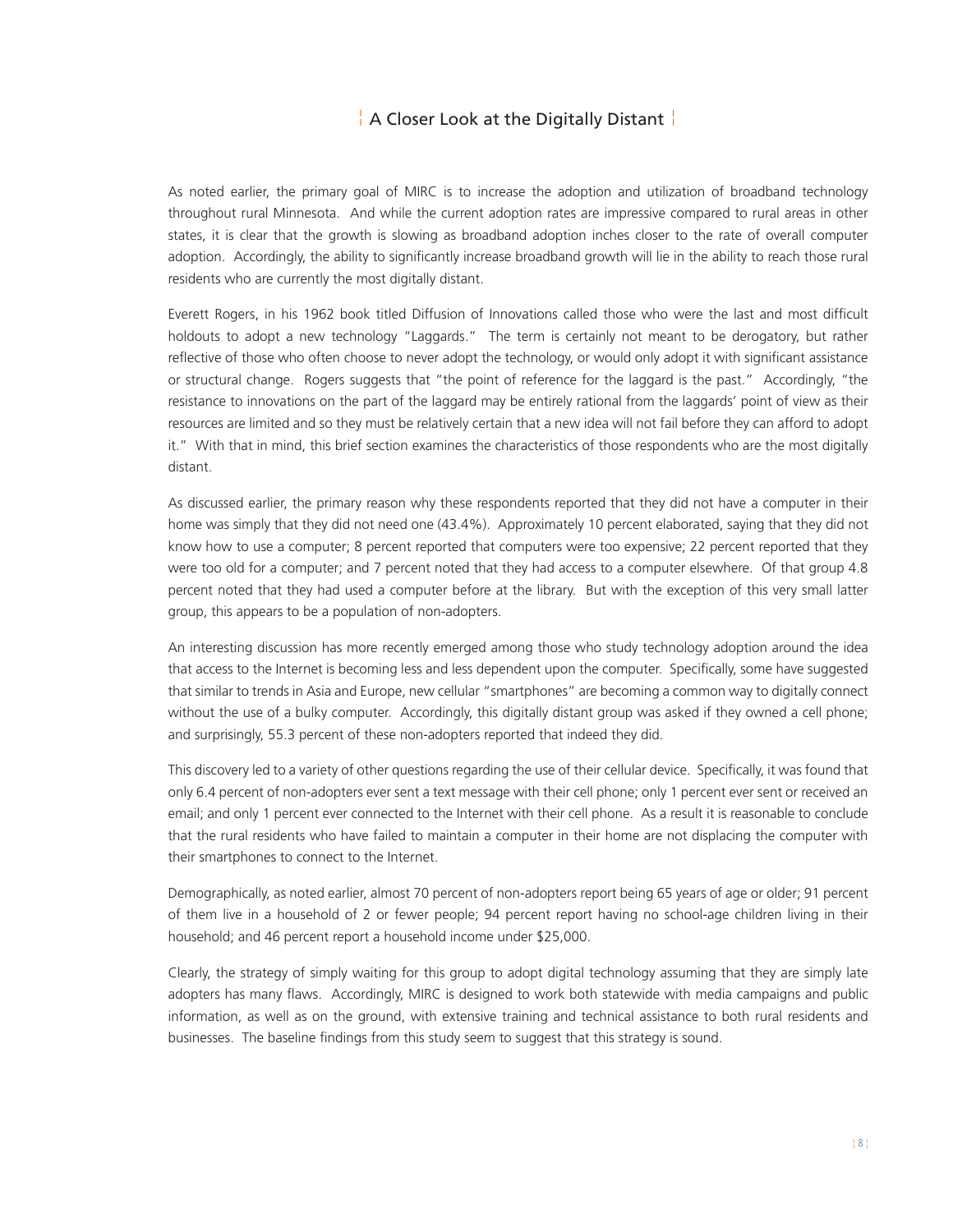### ¦ Observations and Conclusions ¦

<span id="page-9-0"></span>The purpose of this MIRC study was to establish a baseline for technology and broadband adoption for rural Minnesota, and specifically for the 11 MIRC demonstration communities. As the statewide study allowed us to analyze the data within a multi-year framework dating back to 2001, it is instructive to see the overall growth in broadband technology. Starting from a low of 6 percent of all rural households to today's adoption rate of 64 percent, it is clear to say that broadband is now the predominant method by which rural Minnesotans connect to the Internet. Subsequently, within Rogers' framework of technology adoption, the time for innovators and early adopters has passed; and with a current rate of 64 percent we are moving into the stage for late adopters. Simply put, broadband today is a rather mainstream technology.

While it was not too long ago that availability of broadband was a primary concern, today access to a broadband service provider in rural Minnesota is more available than ever. Data from this baseline study suggests that while approximately 15 percent of respondents report having only one or no broadband providers locally, approximately half of all respondents report having at least two local broadband providers. Such findings are further verified by Connect MinnesotaSM , whose GIS mapping of broadband suggests that only 6 percent of Minnesota homes have no access to a single broadband provider. So while it is reasonable to conclude that competition among providers is limited in rural Minnesota, it is increasing.

Data from the 11 demonstration communities generally fall in line with the findings from the statewide study throughout rural Minnesota with a few exceptions. Most notable was the paradox of reporting a higher than average adoption of home computers and a significantly higher reliance on a dial-up connections in Cook County, MN. We interpret this finding to mean that this is an area of the state where due to the unique geography and topography of the county, availability of broadband is a particular challenge (further complicated by the fact that many residents are seasonal). However, it is pleasing to note that recently it has been announced that Cook County has been awarded funding through the ARRA to construct a fiber-to-the-premise network throughout the county.

Another demonstration community of particular note is the Leech Lake Band of Ojibwe. Due to the higher than average rates of poverty in the community, the rate of landline telephone adoption cannot be assumed to be equal to all of the other demonstration communities. And as a result, collecting data from only those with landline phones suggest that we are only reaching residents who are less likely to be in poverty. In fact, during the data collection, we exhausted all working telephone numbers assigned to Leech Lake members. Accordingly, the sample size is approximately half in size of the other communities (140), and due to the socio-economic influence on the adoption of landline phones, we do not have as much confidence in the findings in this community as we have in the others.

In spite of these unique challenges and circumstances, it is fair to conclude that overall, the data from the demonstration communities appears to verify the findings from the statewide study and the statewide study reciprocally verifies the community data. Further, the data provides us with a good baseline to track the future growth in the adoption of home computers, Internet connectivity and broadband subscriptions.

The baseline data also suggests that due to the demographic and socio-economic characteristics of many rural communities (and especially the more remote rural communities), the challenges to initiate further significant growth in broadband subscriptions will be substantial. First as noted above, with 64 percent of all rural households already adopting broadband, rural Minnesota is already moving into the secondary or tertiary stages of the adoption curve.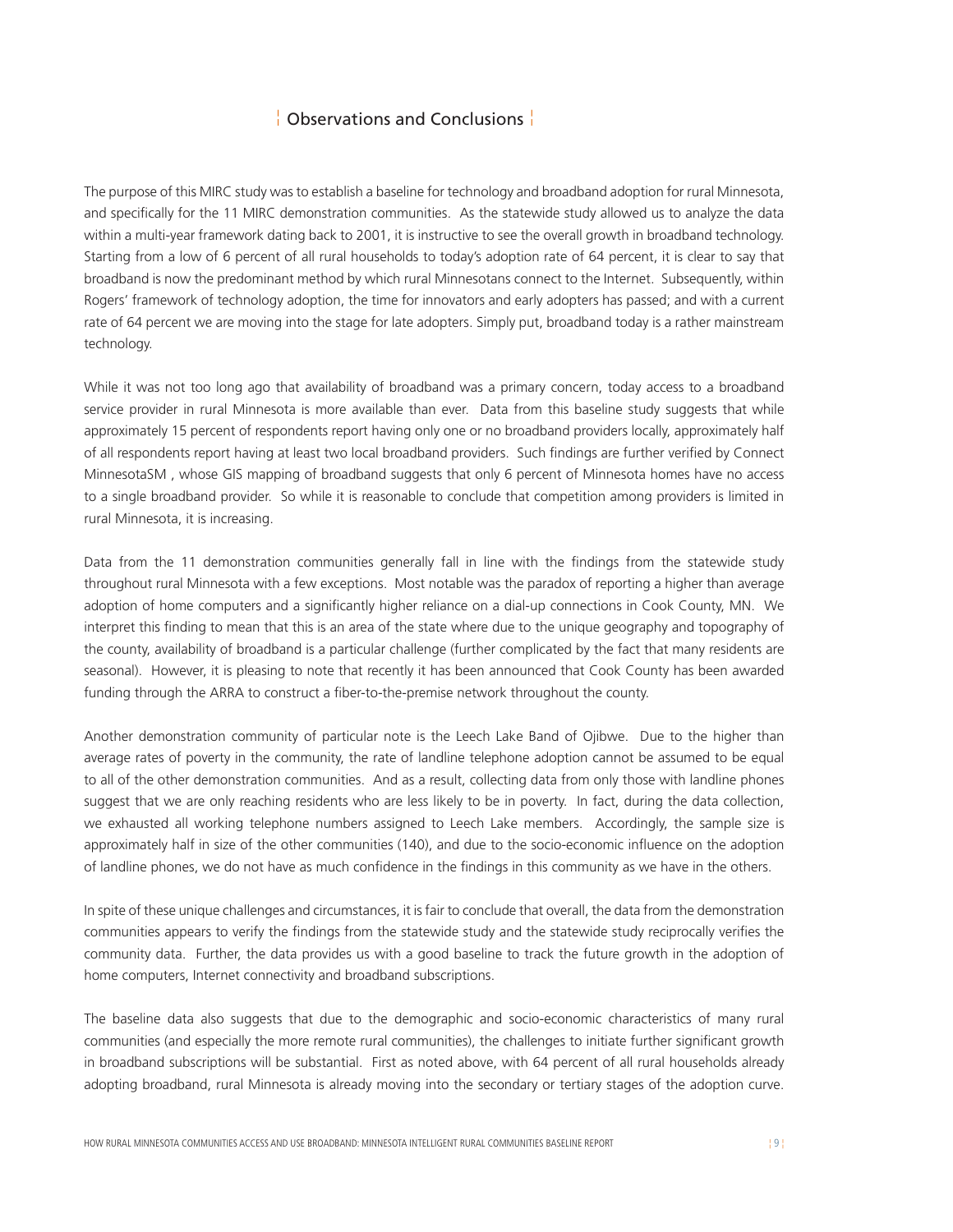This by itself suggests further growth of this technology will be slowed as the remaining numbers to adopt get smaller and smaller. Second, there are unique challenges in targeting adoption strategies to a population that is disproportionately older and poorer. Yet many of those remaining non-adopters in rural Minnesota are increasingly found with these characteristics.

On the other hand, there are several factors, both internal and external to MIRC that will clearly help in this regard. First is the significant investment that is being made with the ARRA funds across rural Minnesota. Whether it is an infrastructure project that will soon begin to deploy fiber in the ground, or the activities of all the MIRC partners across the state; such activity creates visibility, attention in the local media and provides local residents an opportunity to once again put broadband awareness back on the "front burner" in their respective communities. Second, with a specific focus on older citizens, the unemployed, training, access and hands on technical assistance, the MIRC activities themselves appear to be targeting the needs of these remaining non-adopters. And lastly, as advances in tele-health applications, e-commerce, e-learning and e-government applications continue to emerge, the current population of "laggards" (Rogers, 1962) will increasingly find relevance and advantage in these innovations. And as Rogers suggests, once these residents interpret the advantages to an innovation to be significant, the probability of adoption increases.

Equally important, as noted at the beginning of this report one of the most significant barriers to broadband adoption in many rural areas is actually the adoption of home computers. For many reasons the adoption rate of computers will create a ceiling and barrier to broadband growth. The inclusion of strategies to increase the growth in home computer ownership will be a key factor in advancing broadband growth strategies. Subsequently, it is noteworthy to mention that the inclusion of PCs for People as one of the MIRC partners, whose specific strategy is to target lower-income residents and provide them with a refurbished computer and sufficient training to become both broadband adopters and full participants in the digital age.

Over the next 24 months the MIRC partners, as well as residents of the 11 demonstration communities will be engaged in a substantial effort to educate, train, promote and assist rural residents and small businesses in their adoption and enhanced utilization of broadband technology. As noted above, this initial research effort was designed to establish a baseline from which growth can be tracked. Over the project's timeframe, we will issue periodic reports of progress, as well as a final report in 2012 evaluating the project's results.